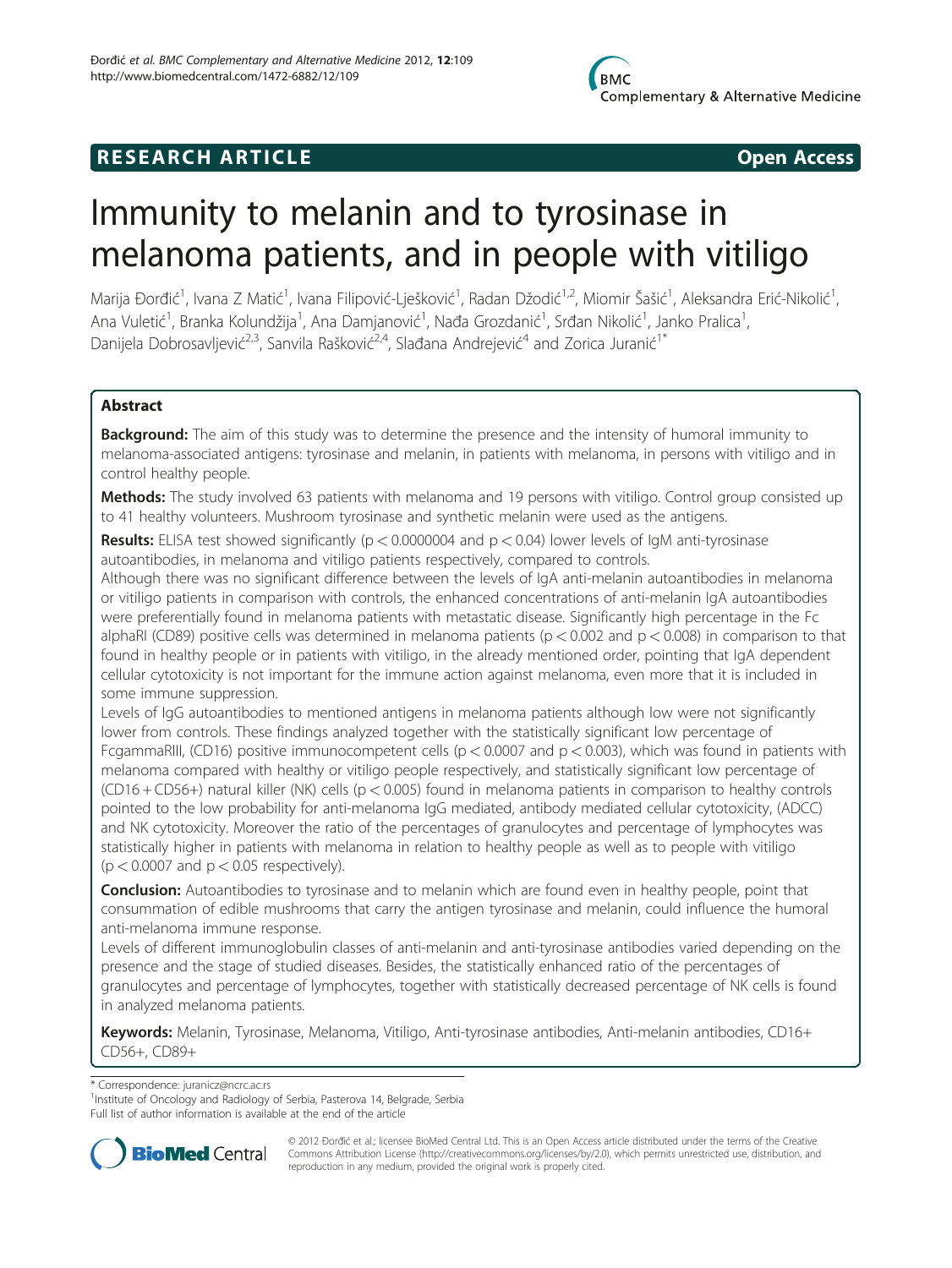# Background

It is well known that melanoma is highly immune dependent malignant disease. The data on the frequency of spontaneous tumor regressions [[1\]](#page-7-0) and the frequency of tumor regressions after clinically-available immunomodulatory therapies [\[2](#page-7-0)-[7\]](#page-7-0), as well as that melanoma is related to immunosuppression [[8\]](#page-7-0) point that this disease is mainly under the control of host immunity. Melanoma is very serious disease and it is important, to emphasize, to not overlook, that very recently, some new immunotherapy approaches for suppression of metastatic melanoma showed great achievement. These are: autologous TILs administered in conjunction with interleukin-2 following a lymphodepleting preparative regimen [\[4,9](#page-7-0)], while the others are based on the enhancement of the immune system function by blockade of the cytotoxic Tlymphocyte associated antigen-4 (CTLA-4) by the monoclonal antibody ipilimumab which is at the present approved by the United States Food and Drug Administration (FDA) for use in patients with unresectable melanoma [\[6,7,10\]](#page-7-0). Other monoclonal antibodies targeting T-cell ligands, such as programmed death-1 (PD-1), also show promise. New biological agents designed to block oncogenic signal transduction such is vemurafenib inhibiting v-Raf murine sarcoma viral oncogene homologue B1 is active only in melanoma patients with tumor cells harboring BRAF mutations. It is considered for the therapy of melanoma alone as well as in combination with peptide vaccines or with ipilimumab, or with dacarbazine [[11\]](#page-7-0). These very remarkable therapeutical approaches, as well as some new successful vaccination protocols offer new hope to patients with melanoma and now they are applied only in patients with metastatic disease [[12\]](#page-7-0). On the other side, it is important to note that immunologically opposite disease, vitiligo, (a dermatological disorder characterized by the loss of melanin, which results in depigmented areas of the skin), appears in many cases of melanoma regression [[13,14](#page-7-0)].

It was reported that lysates of melanoma cells [\[15-17](#page-7-0)], peptides derived from these antigens, irradiated autologous or allogenous melanoma cells [\[18\]](#page-7-0), are used for immunization against melanoma.

The question arises are some other sources of melanoma-associated antigens e.g. melanin or the key molecule in its biosynthesis - tyrosinase (from edible mushrooms), immunogenic in melanoma patients, in people with vitiligo, and in healthy people? If the answer is "Yes", it needs to be checked whether these antigens could be used in the form of everyday meals for the induction of adaptive immunity in group of melanoma patients without metastatic disease, who are without therapy after the surgical removal of their tumors.

In our previous articles we proved that many of food antigens (like gliadin from wheat, cow's milk proteins,

phytohemagglutinin from red beans), induced some kind of immune-mediated molecules - synthesis of various class of immunoglobulins, IgG, IgA, IgM [\[19](#page-7-0)-[21\]](#page-7-0). Similarly to this it was easy to propose that the edible mushrooms as the rich source of tyrosinase and of melanin, after the consummation, could induce immunity to mentioned molecular structures.

The aim of this study was to determine the presence and the intensity of humoral immunity to melanomaassociated antigens: melanin and tyrosinase in patients with melanoma, in people with vitiligo and in control healthy people. In that sense, the levels of serum IgM, IgG, and IgA immunity to tyrosinase and to melanin, as well as the percentage of cells which could be included in immune antibody- dependent cellular cytotoxicity (ADCC), -of FcgammaRIII positive immunocompetent cells CD16+, and percentage of NK (CD16+ CD56+) positive lymphocytes as well as Fc alphaRI positive (CD89+) cells , in patients with melanoma, and in people with vitiligo, were determined and analyzed.

#### Results

The significantly lower levels of IgM anti-tyrosinase autoantibodies are found in melanoma patients and in people with vitiligo, in comparison to that found in controls  $p < 0.0000004$  and  $p < 0.04$  respectively, as seen on Figure [1](#page-2-0). (Moreover 24 out from 28 melanoma patients which had decreased anti-tyrosinase IgM autoantibodies had metastatic disease as seen on Table [1](#page-3-0) and Figure [1](#page-2-0).). It was also found that the levels of mentioned antibodies in melanoma patients were statistically significantly lower in comparison to that found in vitiligo patients  $(p < 0.05)$ , Figure [1](#page-2-0). There was no statistically significant difference between levels of IgA or IgG anti-tyrosinase autoantibodies in patients with melanoma and in patients with vitiligo compared to controls.

Statistically significant low level of anti-melanin IgM autoantibodies was found in melanoma patients in comparison to healthy control group  $(p < 0.003)$  and to people with vitiligo ( $p < 0.05$ ) as seen on Figure [2.](#page-4-0) Although there was no statistically significant difference in the levels of anti-melanin IgA autoantibodies in melanoma patients compared with controls, 15 out from 22 melanoma patients with enhanced levels of IgA antimelanin autoantibodies had metastatic disease (Table [1](#page-3-0) and Figure [2](#page-4-0)).

Most of melanoma patients had low levels of IgG anti-melanin autoantibodies. The low levels of antimelanin IgG autoantibodies were also found in some patients with vitiligo in comparison to healthy controls (Figure [2\)](#page-4-0).

As presented on Figure [3](#page-5-0) there was a statistically significant decrease in the percentage of FcgammaRIII, (CD16) positive immunocompetent cells ( $p < 0.0007$  and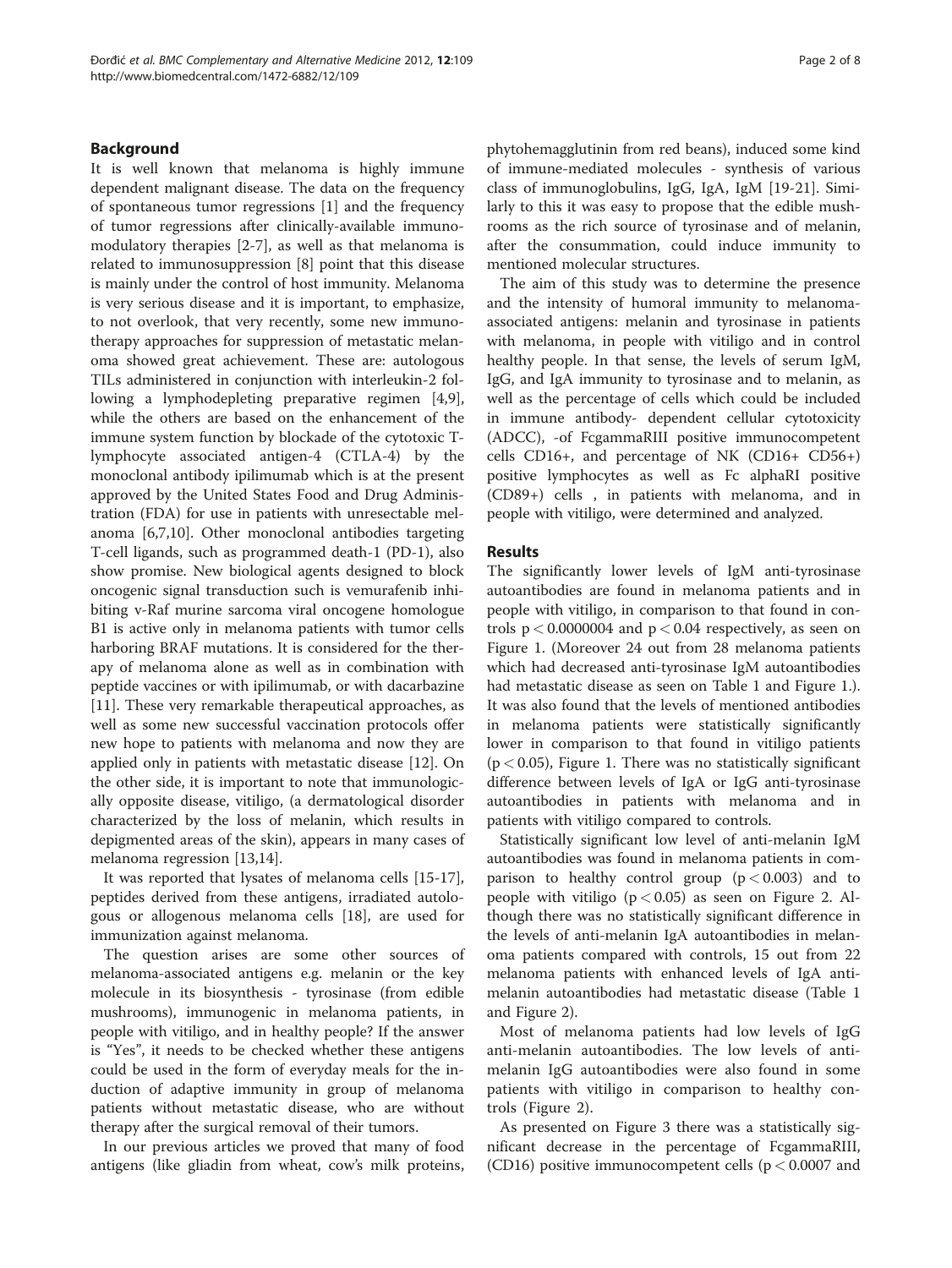<span id="page-2-0"></span>

 $p < 0.003$ ), in patients with melanoma compared with healthy or vitiligo people respectively. The significantly low percentage of NK (CD16 + CD56 +) cells ( $p < 0.005$ ) was found in melanoma patients in comparison to healthy controls.

From Figure [4](#page-5-0) it could be seen that the ratio of the percentages of granulocytes and percentages of lymphocytes is statistically higher in patients with melanoma in relation to healthy people as well as to people with vitiligo ( $p < 0.0007$  and  $p < 0.05$  respectively).

Mild, but not significant decrease in PBMC survival (induced by tumor antigen melanin) was found in few melanoma patients. The higher but not statistically significant stimulation of PBMC by tumor antigen melanin and PHA was found in healthy people compared to patients with melanoma (Figure [5](#page-6-0)).

# **Discussion**

The immunogenic role of tyrosinase in melanoma has been already proved, and results presented in this work are in accordance with previously published papers on the presence of anti-tyrosinase antibodies in the serum of control people as well as in patients with melanoma or vitiligo [[22-24\]](#page-7-0). The direct importance of immunity to mushroom tyrosinase for the melanoma disease is obtained from the study in which it is reported that mice immunized with mushroom tyrosinase generated a high titer of anti-tyrosinase antibodies which after the inoculation of melanoma cells developed a lower number of lung metastases compared with an unvaccinated control group [[23\]](#page-7-0).

Melanin is an antigen whose role in immune control of melanoma is proved in vivo. It is important to note that although melanin is an intracellular pigment, antimelanin IgM antibodies labeled with (188) Re were reported to be successful in directed radionuclide to melanoma tumor, in radioimmunotherapy of experimental metastatic melanoma [\[25\]](#page-7-0).

New in this work are the data that the different levels of immunoglobulin isotypes (IgM, IgA or IgG) are found in melanoma or vitiligo patients compared with controls.

The statistically significant low levels of IgM antityrosinase and IgM anti-melanin autoantibodies in melanoma patients and slight elevation in IgM anti-melanin autoantibodies in patients with vitiligo compared to healthy controls, point to the importance of IgM autoantibodies for both: the control of malignant disease, as well as for the destruction of melanocytes in vitiligo.

Enhanced levels of anti-melanin IgA autoantibodies which are preferentially found even in the presence of normal levels of FcAlphaRI (CD89) positive immunocompetent cells, in majority of melanoma patients with metastatic disease point to their disability in immunological suppression of malignant process (through ADCC) and even indicate their blocking –immunosuppressive action. This result appears to be an explanation of the findings reported earlier that the intensity of antimelanoma cell-mediated cytotoxicity in melanoma patients, in the presence of autologous serum, was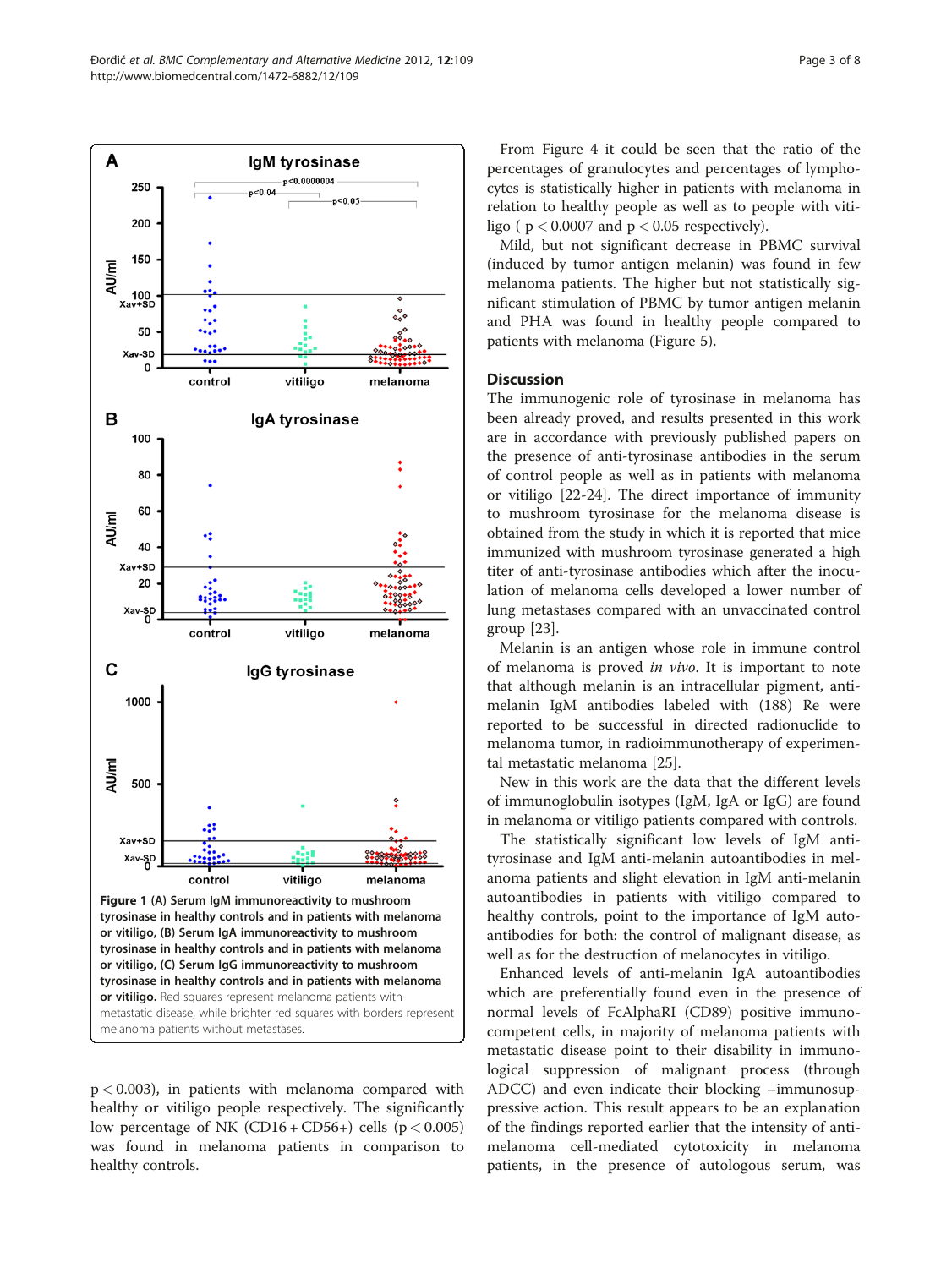|                               | <b>Healthy control</b><br>people | People<br>with vitiligo | Melanoma<br>patients | Melanoma patients<br>(without metastases) | Melanoma patients<br>(with metastases) |
|-------------------------------|----------------------------------|-------------------------|----------------------|-------------------------------------------|----------------------------------------|
| Increased anti-melanin IgM    | 7(32)                            | 2(16)                   | 3(62)                | 3(27)                                     | 0(35)                                  |
| Decreased anti-melanin IqM    | 4(32)                            | 2(16)                   | 11(62)               | 4(27)                                     | 7(35)                                  |
| Increased anti-melanin IgA    | 5(32)                            | 0(16)                   | 22(62)               | 7(27)                                     | 15(35)                                 |
| Decreased anti-melanin IgA    | 2(32)                            | 1(16)                   | 13 (62)              | 5(27)                                     | 8(35)                                  |
| Increased anti-melanin IgG    | 7(32)                            | 3(16)                   | 13 (62)              | 9(27)                                     | 4(35)                                  |
| Decreased anti-melanin IgG    | 5(32)                            | 5(16)                   | 6(62)                | 2(27)                                     | 4(35)                                  |
| Increased anti-tyrosinase IqM | 7(30)                            | 0(16)                   | 0(62)                | 0(26)                                     | 0(36)                                  |
| Decreased anti-tyrosinase IgM | 3(30)                            | 3(16)                   | 28 (62)              | 4(26)                                     | 24 (36)                                |
| Increased anti-tyrosinase IgA | 5(29)                            | 0(16)                   | 14(62)               | 3(26)                                     | 11(36)                                 |
| Decreased anti-tyrosinase IgA | 2(29)                            | 0(16)                   | 2(62)                | 0(26)                                     | 2(36)                                  |
| Increased anti-tyrosinase IgG | 8(29)                            | (16)                    | 7(62)                | 2(26)                                     | 5(36)                                  |
| Decreased anti-tyrosinase IqG | 1(29)                            | (16)                    | 5(62)                | 2(26)                                     | 3(36)                                  |

<span id="page-3-0"></span>Table 1 Frequencies of people with disturbed levels of anti-melanin and anti-tyrosinase autoantibodies

significantly lower in comparison to that found in control subjects and vitiligo patients [\[26](#page-7-0)]. This was attributed to the presence of some factors from melanoma patient's sera which contribute to impairment of the cytotoxicity of autologous PBMC, while other factors from the serum of vitiligo patients and control subjects enhanced their PBMC anti-melanoma cytotoxicity. In the light of results of this work, these factors present in melanoma patient's sera could be the blocking IgA antimelanin antibodies, which are found in majority of melanoma patients, and the absence (lower levels) of these IgA antibodies from the vitiligo patients and control subject's sera.

The lower percentage of NK cells, and of the percentage of CD16 positive immunocompetent cells in melanoma patients found in this work, point to the already known deficiency of these cell subpopulations and to the suppressed role of NK and of IgG mediated ADCC in the antitumor immunity in melanoma patients [[27,28\]](#page-7-0).

But it need to be emphasized that the ratio of the percentages of granulocytes and percentages of lymphocytes is statistically higher in patients with melanoma in relation to healthy people as well as to people with vitiligo.

Healthy person with the highest anti-melanin IgM level reported that she consumed approximately 100 g of edible mushrooms twice weekly, while the other one with the highest anti-melanin IgG level consumed approximately 100 g of edible mushrooms twice monthly and took additionally, every day 4 mg of the antioxidant astaxanthin (Oriflame).

In accordance to the presented data, results from this work set up the question whether the additional simple approach – a diet consisting of the consummation of 50 g cooked edible mushrooms twice weekly in the meal, along with prescribed oncological therapy, might induce the appropriate effective immune response: anti-melanin

or anti-tyrosinase IgM or IgG in melanoma patients patients (with low percentage of granulocytes) in order to prevent metastatic disease? Undesired type of enhance blocking- IgA immunity was shown to be possible to be downregulated by the consumption of cocoa [[29,30\]](#page-7-0), while antioxidant astaxanthin enhanced IgM and IgG biosynthesis, as it was shown in vivo [\[31](#page-7-0)]; the therapy with Rituximab might also be taken into consideration [[32](#page-7-0)].

Till now the role of nutrition in the control of melanoma was already reported. Recent results from a randomized phase II trial in melanoma patients indicate a significant benefit for patients treated with dacarbazine in combination with fermented wheat germ extract in terms of progression free survival and overall survival [[33\]](#page-7-0).

The use of diclofenac and nimesulide could be the option for in the inflammation suppression as it was shown that these agents do not have adverse effects; they do not stimulate in vitro B16F1 melanoma cell proliferation [[34\]](#page-7-0). From the other side, as the neutrophil activation is implicated in the pathogenesis of inflammatory processes, the use of the known antioxidant and inhibitor of neutrophil respiratory burst N- acetylcysteine may be taken into consideration as the better option for the inflammation suppression [[35\]](#page-7-0).

# Conclusions

Autoantibodies to tyrosinase and to melanin which are found even in healthy people, point that consummation of edible mushrooms that carry the antigen tyrosinase and melanin, could influence the humoral anti-melanoma immune response.

Levels of different immunoglobulin classes varied depending on the presence and the stage of studied diseases. Besides, the statistically enhanced ratio of the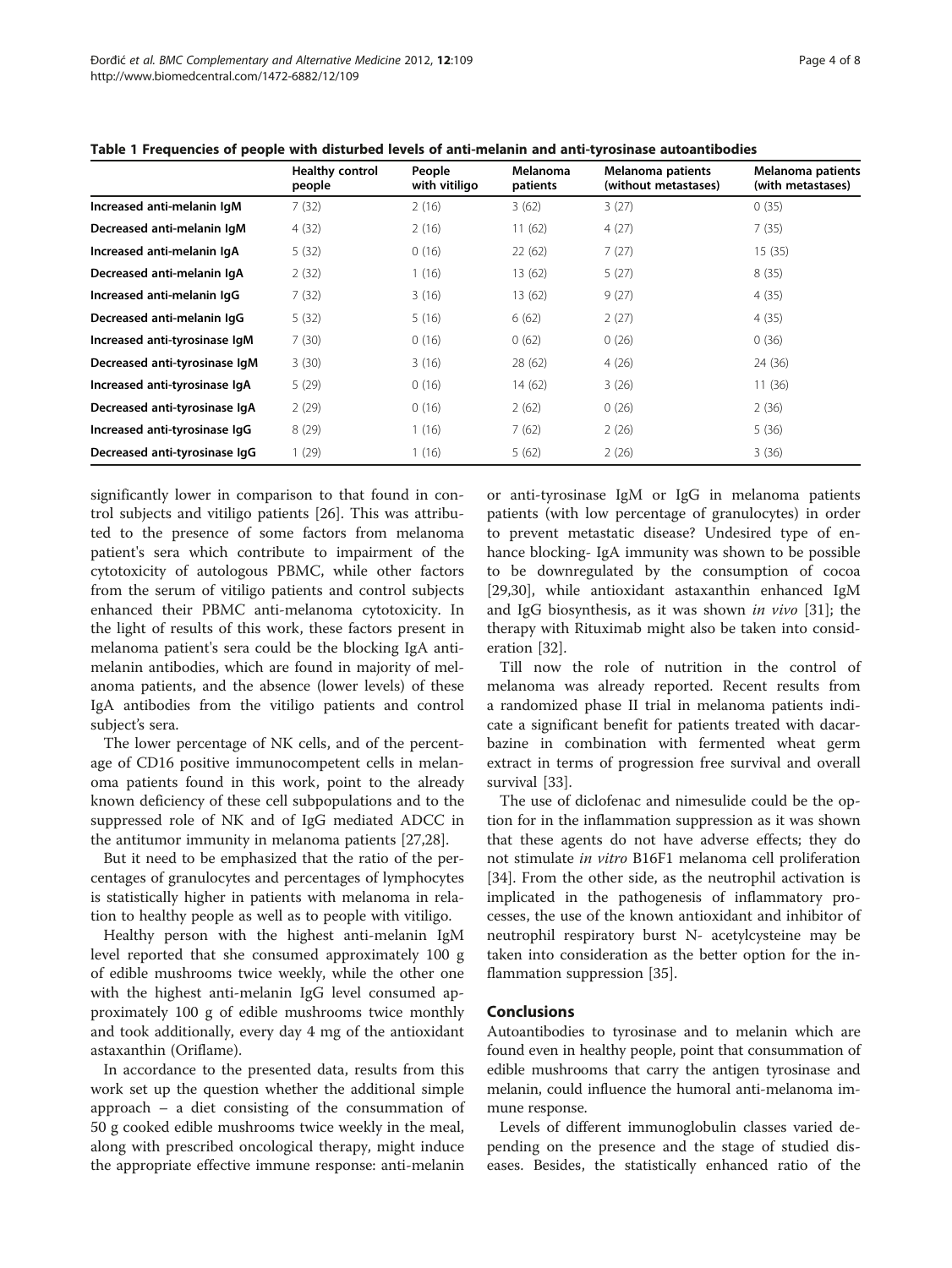<span id="page-4-0"></span>

percentages of granulocytes and percentage of lymphocytes together with statistically decreased percentage of natural killer (NK) cells found in analyzed melanoma patients points to the need of the therapeutic approach which could combine not only antigen stimulation , but

also therapy whose action should be to decrease the inflammation- to decrease percentage of granulocytes.

# Methods

# Patients

The study involved 63 patients with melanoma not treated by any type of oncological therapy, even before surgical resection of the tumor and 19 patients with vitiligo. Obtained tissue samples of melanoma patients were cytologically and pathohistologically examined. It should be noted that 36 melanoma patients were with metastatic disease. Control group consisted of 32 and 30 healthy volunteers for testing immunoreactivity to melanin or tyrosinase respectively. The protocol of the study was approved by the Ethics Committee of the Institute of Oncology and Radiology of Serbia and by the Ethics Committee of Clinical Center of Serbia. Written informed consent was obtained from each patient.

# ELISA tests

The levels of serum anti-melanin, or anti-tyrosinase IgA, IgG and IgM autoantibodies were determined by ELISA [[21\]](#page-7-0). (Two forms of tyrosinase exist: intracellular membrane bound form -consisting of inner, transmembrane and cytoplasmic domain-, and soluble form. It is proposed that membrane soluble forms could serve as an antigen. Tyrosinase is detected in the serum as well). In addition, melanocytes possess phagocytic activity and express MHC II molecules, therefore can present antigens derived from tyrosinase and melanin [[24\]](#page-7-0). Assuming that some immunogenic epitopes are the same in the molecules of synthetic and in biosynthesized human melanin, and with the knowledge that mushroom and human tyrosinase share some same immunogenic determinants [[22,23\]](#page-7-0), synthetic melanin (SIGMA) and edible mushroom tyrosinase (SIGMA) were used as the antigens. (Mushroom tyrosinase, purchased from Sigma Aldrich, has been reported to have 16.32 % sequence identity and 41.08 % sequence similarity with human tyrosinase [\[24](#page-7-0)]). Concentrations of serum IgM, or IgA, or IgG, antimelanin and anti-tyrosinase antibodies were expressed in AU/ml; human sera with the highest anti-melanin and anti-tyrosinase immunity were used for calibration. In the order to obtain clinically more useful data all values higher than Xav'+/−2.5SD, obtained analyzing the levels of anti-melanin and anti-tyrosinase immunity in healthy people were discarded for getting new Xav. Cut-off values for each anti-melanin or anti-tyrosinase immunoglobulins were  $(Xav \pm SD)$  AU/ml.

# Flow cytometry analysis

In order to investigate is there any possibility for the ADCC and natural killer cytotoxic action, the flow cytometry was performed for analysis of CD89, and CD16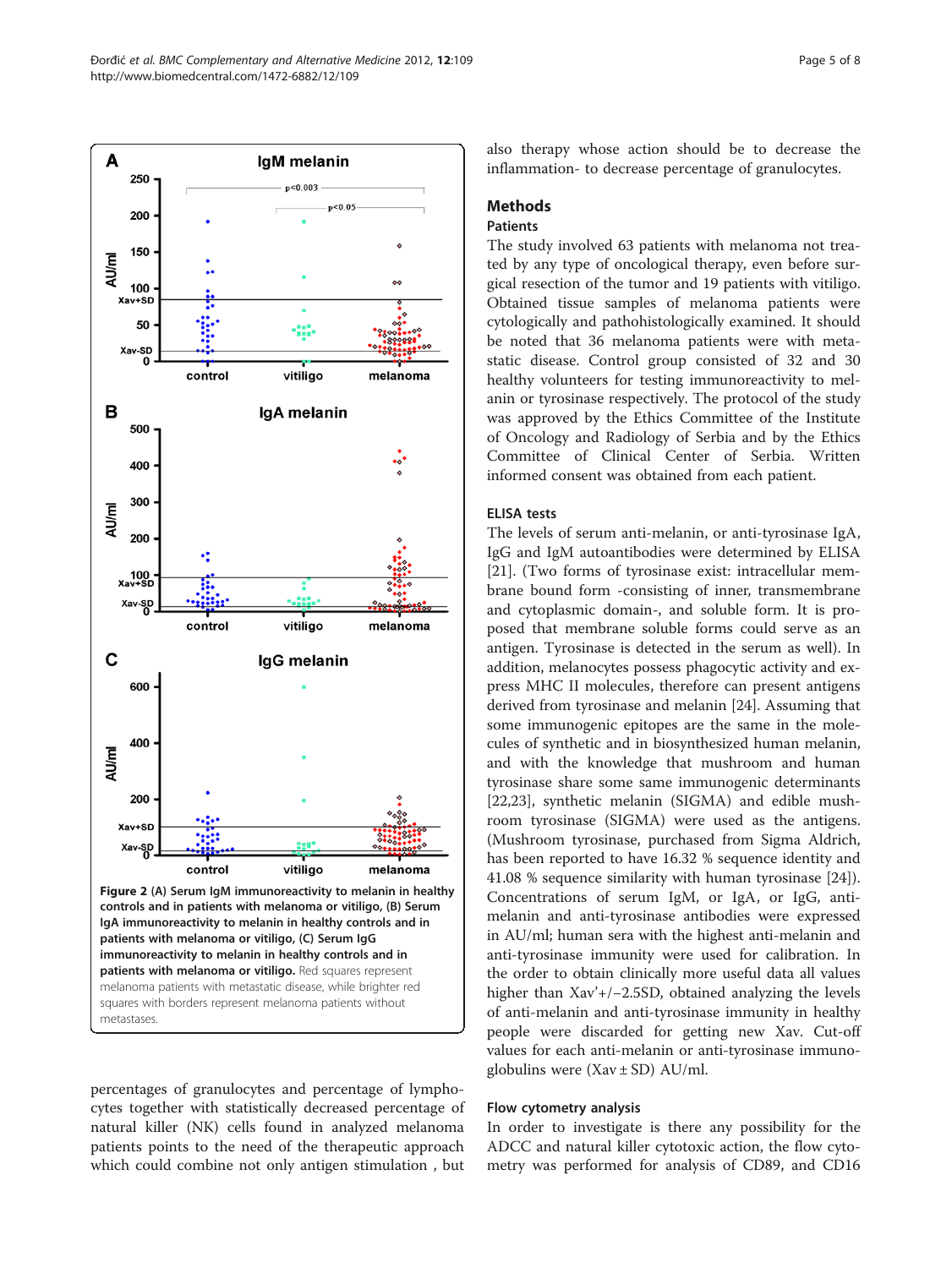<span id="page-5-0"></span>

and CD16CD56 expression on granulocytes or on lymphocytes respectively. Monoclonal antibody specific for CD56 was FITC-stained, while monoclonal antibodies specific for CD16 and CD89 were PE-stained (Becton Dickinson Immunocytometry Systems, CA, USA). Cut-off values (Xav ± SD) were obtained for 41 healthy controls.

Expression of mentioned antigens on white blood cells was determined using a FACSCalibur flow cytometer (BD Biosciences Franklin Lakes, NJ, USA). Acquired data were analyzed using CELLQuest Software (BD Biosciences).

#### Determination of PBMC stimulation

In vitro stimulation (G%) of peripheral blood mononuclear cells (PBMC) of healthy controls, as well as of patients with melanoma or vitiligo, on proliferation by synthetic melanin  $(5 \mu g/ml)$ , or by non-specific lymphocyte stimulator phytohemagglutinin (5 μg/ml) from red beans, or by the mixture of melanin and phytohemagglutinin, in nutrient medium RPMI 1640 with 10 % autologous plasma was done using MTT test. This method based on the use of 3-(4,5-dimethylthiazol-2 yl)-2,5-diphenyltetrazolium bromide to assess the

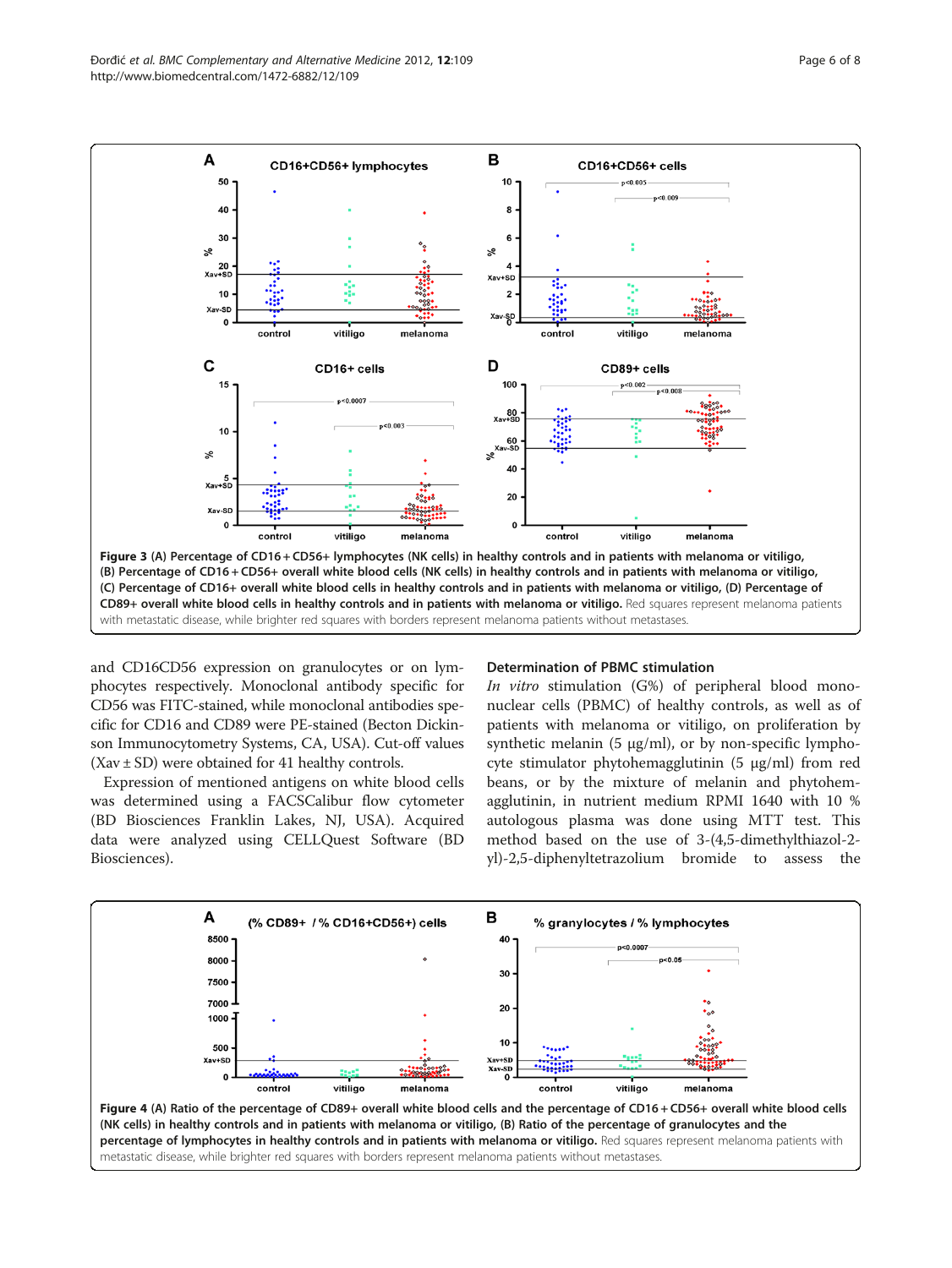<span id="page-6-0"></span>

fraction of living cells by their mitochondrial dehydrogenase activity [\[36](#page-7-0)]. The principle of the tetrazoliumbased tests is the conversion of the yellow tetrazolium salt by metabolically active live cells into a colored formazan dye.

# PBMC preparation

Briefly, PBMC were isolated by centrifugation in concentration gradient from the heparinized blood by separator (LymphoprepTM, Nycomed, Oslo, Norway). PBMC are three times washed in Haemacel (aqueous solution of 145 mM Na<sup>+</sup>, 5.1 mM K<sup>+</sup>, 6.2 mM Ca<sup>2+</sup>, 145 mM Cl<sup>−</sup>, 35 g  $1^1$  of gelatinous polymers, pH 7.4). Haemacel was then removed and the cells were resuspended in the nutrient medium (RPMI 1640, pH 7.2, supplemented with 10 % autologous plasma, 3 mM L-glutamine, 100 μg ml<sup>-1</sup> streptomycin,  $100$  IU ml<sup>-1</sup> penicillin and 25 mM Hepes).

These PBMC (150,000/well) were seeded and were incubated in 150 μl nutrient medium, in 96 microwell plates in the presence of melanin (5 μg/ml), PHA (5 μg/ml), or the mixture of melanin and PHA. Control PBMC were seeded in nutrient medium only. The incubation was ended 72 h later. Stimulation of PBMC to proliferation (G%) was determined as the increase in the number of cells in the presence of antigen(s) in comparison to the controls, PBMC incubated in nutrient medium only. As the numbers of cells is proportional to the absorbance of MTT treated cells G (%) was calculated as:

$$
G(\%) = (A - Ao) \times \frac{100}{Ao}
$$

where A is the absorbance of PBMC incubated in medium with antigens, and Ao is the absorbance of control cells incubated in nutrient medium only.

# Statistical analysis

Two-tailed Student's T test was used for statistical analysis of experimental data.

# Competing interests

The authors declare that they have no competing interests.

#### Acknowledgments

The authors are grateful to the Ministry of Education and Science of the Republic of Serbia for the financial support (Project 175011). Also the authors would like to thank Tatjana Petrović for her excellent technical assistance.

#### Author details

<sup>1</sup>Institute of Oncology and Radiology of Serbia, Pasterova 14, Belgrade Serbia. <sup>2</sup>School of Medicine, University of Belgrade, Belgrade, Serbia. <sup>3</sup>Clinic of Dermatovenereology, Clinical Center of Serbia, Belgrade, Serbia. <sup>4</sup>Institute of Immunology and Allergology, Clinical Center of Serbia, Belgrade, Serbia.

#### Authors' contributions

MĐ has done ELISA tests and flow cytometry, and performed data analyses. IM performed flow cytometry analyses, interpreted obtained data and technically prepared manuscript. AV performed flow cytometry. BK, AD, NG and IFLJ have done ELISA tests. RDž, MŠ, SN and JP enrolled patients with melanoma in the study and interpreted obtained data. SA, SR, DD enrolled people with vitiligo in the study and interpreted data. AEN helped with analysis of melanoma patients data. ZJ designed the study, interpreted data and wrote the first and last version of the manuscript. All authors read and approved the final version of the manuscript.

#### Received: 19 January 2012 Accepted: 11 July 2012 Published: 26 July 2012